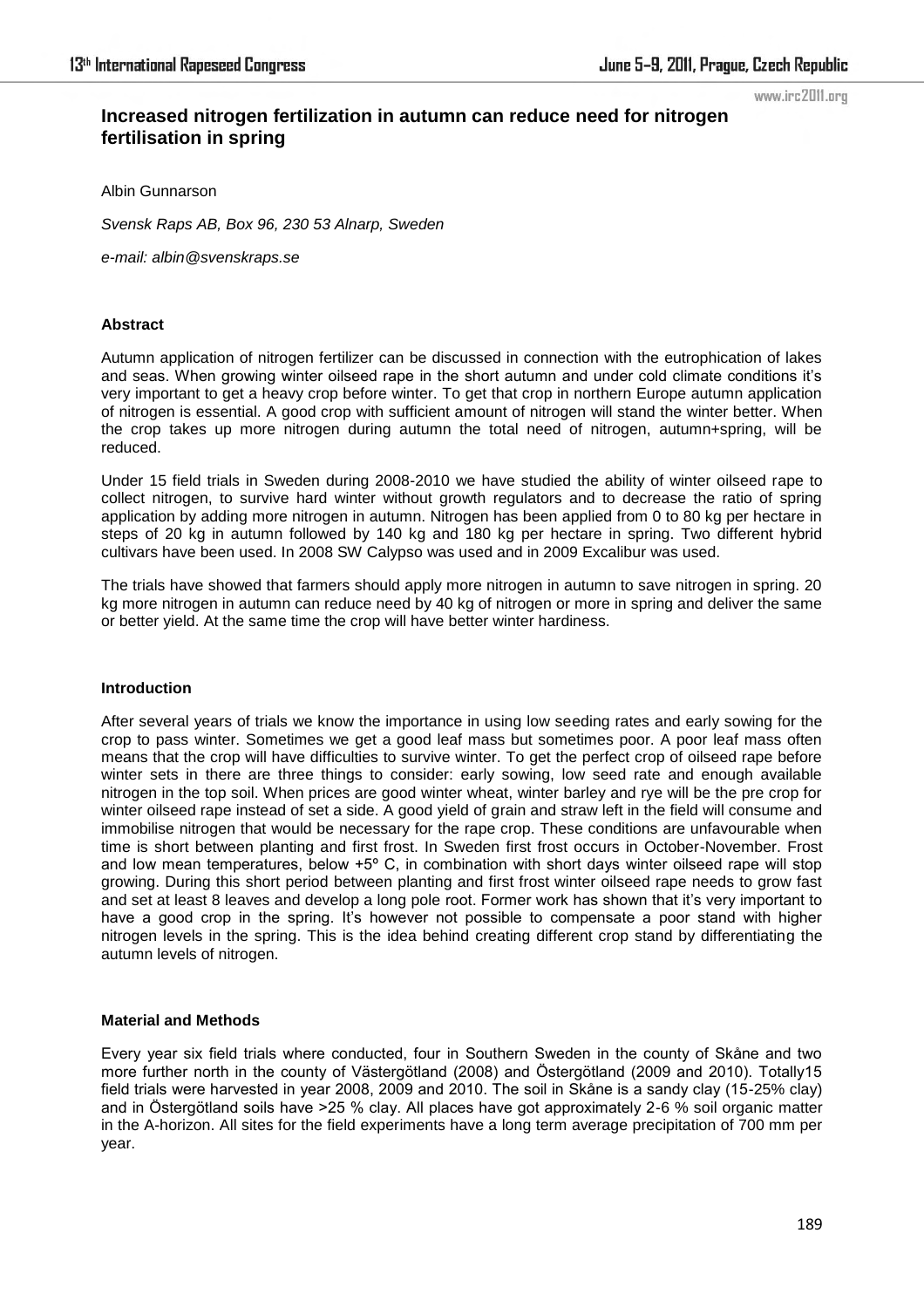$\overline{a}$ 

www.irc2011.org

The field trials have 11 treatments, 2\*5 as split-plot design with spring applications as big plots and autumn application as small plots. Spring application of 0 kg nitrogen is combined only with 0 kg nitrogen in autumn. Seed and nitrogen are combidrilled.

Table 1. Trial plan and application levels of nitrogen in kg/ha.

| Autumn         |              | Spring          |
|----------------|--------------|-----------------|
| <b>NS 27-4</b> |              | <b>NS 27-4</b>  |
| Α.             | 0+12 Sulphur | 1.140           |
| В.             | 20           | 2.180           |
| C.             | 40           | 3. 0+27 Sulphur |
| D.             | 60           |                 |
| Е.             | 80           |                 |

All other treatments such as phosphorus and potassium and pesticide applications were carried out according to soil, weather conditions as well as severity of weeds, pests and insects. Pre crop was always grain, mainly wheat and no manure was applied the last five years.

Late in autumn and early in spring dry matter and plant nutrition content were analysed by collecting green parts from plants of 0.5  $m^2$  in autumn treatments of 0, 40 and 80 kg nitrogen per hectare.

Winter hardiness was scored by counting plants late in autumn and in spring. In some trials plants were examined according to placement of the meristem, root length and top root diameter. Yield were measured by harvesting the plots. Yield were analysed in every plot according to moisture, waste and oil content.

# **Results**

The plant analyses of biomass from the plants before first frost showed that winter oilseed rape can collect as much as 100 kg more nitrogen than applied, roots excluded. As an average of six trials harvested 2009 and 2010 the uptake is shown in fig 1.

One question has been if it's possible to compensate late sowing with higher rates of nitrogen. The trials show that you can never compensate late sowing with more nitrogen. It's rather like that the plant can use less nitrogen when planted late. There is simply no time to take up more nitrogen. In trials where planting were late or growth conditions bad nitrogen uptake and also nitrogen efficiency was low.

The trials show that the diameter of stem base increased with the amount of nitrogen applied, fig 2. The same happened to the placement of the meristem, fig 2. The height of the meristem increased by higher rates of nitrogen but never exceeded 20 mm over soil surface which otherwise could result in bad impact to winter hardiness. Especially as increased diameter of the stem base could improve winter survival.

All three years showed similar results. Mean yield for the fertilized treatments was 4340 kg/ha. The lowest yield was 3050 kg/ha in one trial 2009 in Östergötland. The highest yield was 5120 kg/ha in Skåne, also in 2009. Moisture content and waste by harvest shows lower values with higher nitrogen rates which indicates a more even ripening. As expected treatments without nitrogen showed the highest oil content, 51.9 %. Treatments with 140 kg nitrogen as spring application had 1.3 % higher oil content than treatments with 180 kg nitrogen as spring application.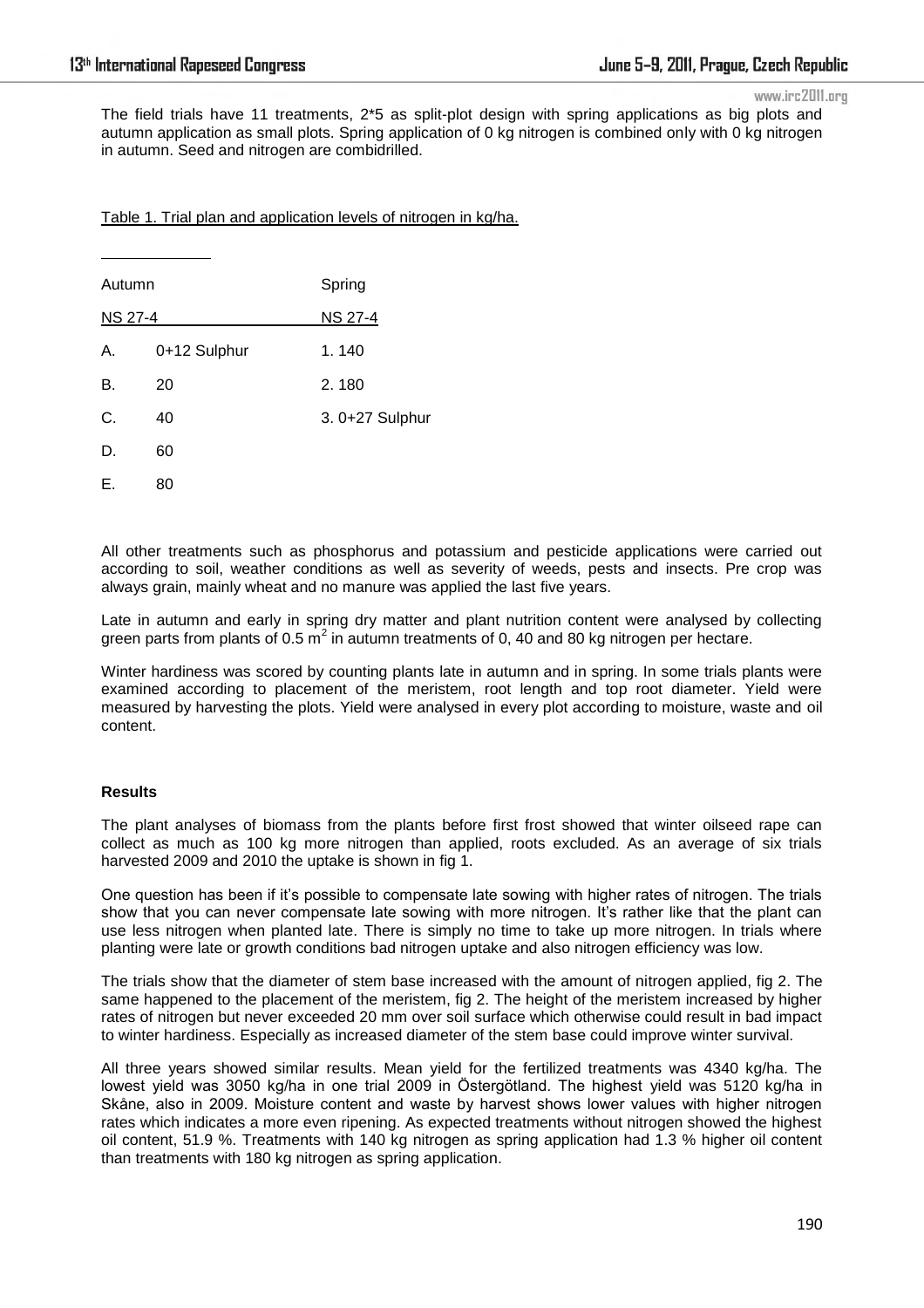#### www.irc2011.org

The highest net profit and also yield in kg oil/ha were obtained by 60 kg nitrogen in autumn combined with 140 kg nitrogen in spring as showed in fig 3. By moving 40 kg N/ha from spring to autumn the net profit will increase from €36 to €101. The biggest profit differences appear when the lowest total nitrogen rates are used. Highest difference is when 0 or 20 kg/ha is increased by 40 kg nitrogen in autumn.

Comparing treatments beside each other as in fig 4. it was shown that 20 kg more nitrogen in autumn can save 40 kg nitrogen in spring. The field experiments have also showed the importance of autumn applied nitrogen fertilizer.

#### **Discussion**

It's very important to establish a good winter oilseed rape at autumn in Sweden and other places with hard winters with or without snow. When a good crop is established in autumn with high biomass the crop will need less nitrogen in spring. This is showed both in France and in Germany. In Sweden as well in the rest of Scandinavia a good established winter oilseed crop with high biomass gets better yield and has a less demand for nitrogen. The Swedish trials have showed the importance to use autumn applicated nitrogen when growing winter oilseed rape under cold conditions. From the beginning we expected that the application of 80 kg of nitrogen should lead to winter damage. Until this point we have passed the winter with all our trials without winter damage in the heaviest fertilized treatments. Winter 2009-2010 was very cold and with a lot of snow in the two trials in Östergötland. After that winter we saw how the treatments with 80 kg nitrogen had survived winter best. This shows how important it is to pass the winter with good, healthy plants without even small deficiency of nitrogen.

The field experiments have also showed a very important task for oilseed rape production in Northern Europe. A large and well supplied plant of oilseed rape has a smaller need for nitrogen in the spring. By fertilizing winter oilseed rape in autumn with a higher amount of nitrogen than used before, it was shown that twice as much nitrogen can be saved in spring. This ends up in total reduction of the amounts used to winter oilseed rape which under the best situations can reduce nitrogen leakage to groundwater and lakes.

The trials do not show if it's possible to decrease the rate of 140 kg/ha even more. Probably there are possibilities to do so. The trials will continue 2011-2013 by using YARA N-sensor to decide the right amount of spring fertilization in relation to biomass and applied nitrogen in autumn.



Fig 1. Nitrogen uptake in autumn analysed in biomass before first frost shows that winter oilseed rape take up a lot of applied nitrogen. When adjusted for the 0 kg nitrogen treatment, around 80 % of applied nitrogen was translocated to the green parts of the plants in 2008 and in 2009 around 65 % was translocated.